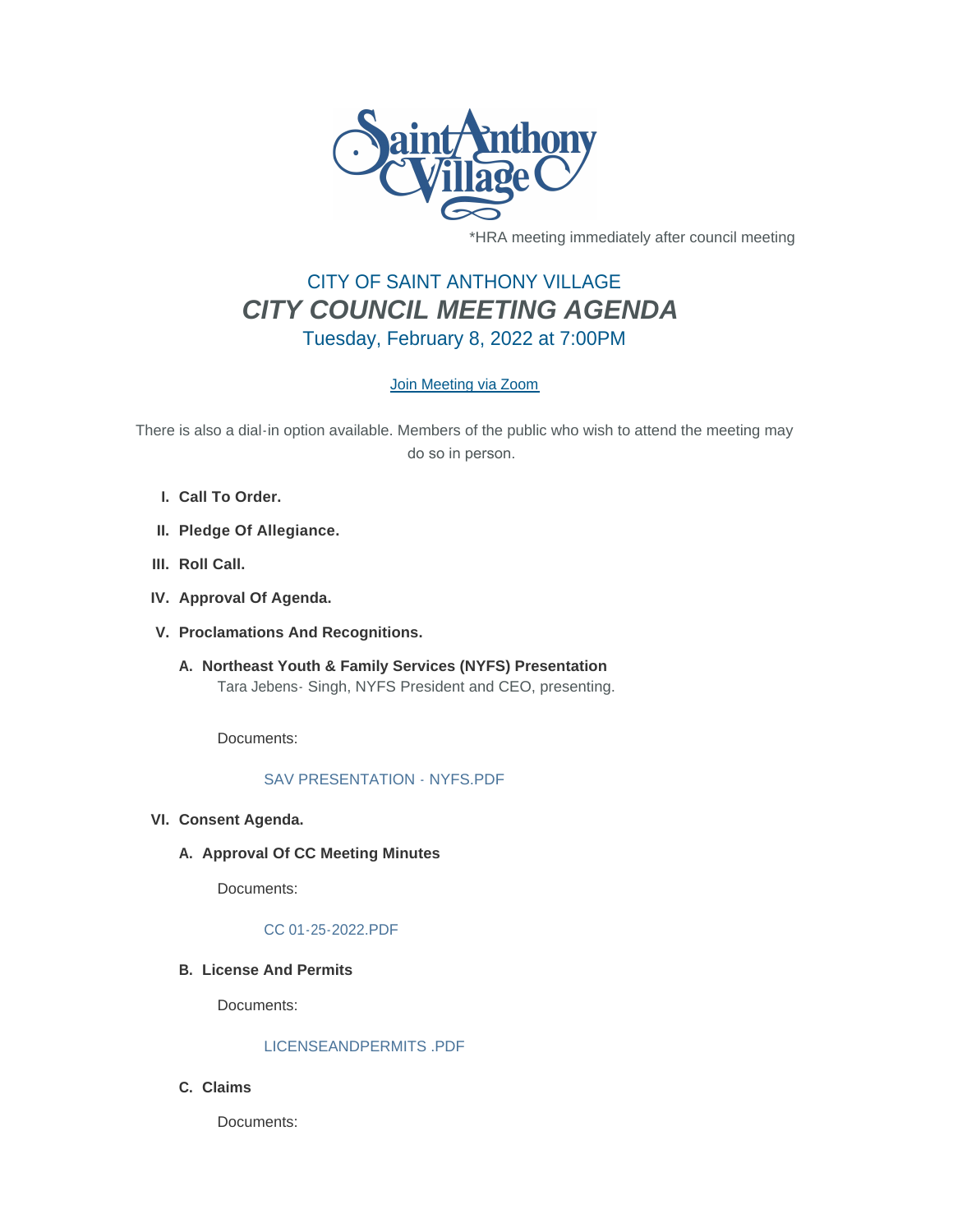#### [2-9-22.PDF](http://www.savmn.com/AgendaCenter/ViewFile/Item/640?fileID=6580)

#### **Resolution 22-017- Approving The 2022 Agreement With Northeast Youth And D. Family Services (NYFS)**

Documents:

[NYFS AGREEMENT AND FEES.PDF](http://www.savmn.com/AgendaCenter/ViewFile/Item/633?fileID=6546) [NYFS COMMUNITY ADVOCATE AGREEMENT.PDF](http://www.savmn.com/AgendaCenter/ViewFile/Item/633?fileID=6547) [RESOLUTION.PDF](http://www.savmn.com/AgendaCenter/ViewFile/Item/633?fileID=6565)

**Resolution 22-018- Approving State Of Minnesota Joint Powers Agreements With E. The City Of St. Anthony On Behalf Of Its City Attorney And Police Department**

Documents:

[COURT DATA SERVICES SUBSCRIBER AMENDMENT TO CJDN](http://www.savmn.com/AgendaCenter/ViewFile/Item/635?fileID=6558)  SUBSCRIBER AGREEMENT.PDF [CJDN FEE STRUCTURE EFFECTIVE JULY 2018.PDF](http://www.savmn.com/AgendaCenter/ViewFile/Item/635?fileID=6557) [RESOLUTION.PDF](http://www.savmn.com/AgendaCenter/ViewFile/Item/635?fileID=6566)

#### **Public Hearing. VII.**

**2023 Budget And 2023 Budget Calendar Process A.** Shelly Rueckert, Finance Director, presenting.

Documents:

[PRESENTATION.PDF](http://www.savmn.com/AgendaCenter/ViewFile/Item/641?fileID=6569) [NOTICE- PUBLIC HEARING BUDGET CALENDAR.PDF](http://www.savmn.com/AgendaCenter/ViewFile/Item/641?fileID=6570)

- **Reports From Commission And Staff. VIII.**
	- **Resolution 22-019- Approving A Request For A Preliminary And Final Plat As "St. A. Anthony Bremer Addition, " Creating One Development Parcel And Right Of Way Dedication, Subject To The Regulations Of The Interstate- Bremer PUD At 2564 Kenzie Terrace**

Steve Grittman, City Planner, presenting.

Documents:

[COVER MEMO.PDF](http://www.savmn.com/AgendaCenter/ViewFile/Item/642?fileID=6567) [PRESENTATION.PDF](http://www.savmn.com/AgendaCenter/ViewFile/Item/642?fileID=6584) FINAL PLAT DRAFT PDF [LAND USE APPLICATION.PDF](http://www.savmn.com/AgendaCenter/ViewFile/Item/642?fileID=6553) [REDLINE - PUD AGREEMENT - 2654 KENZIE TERRACE \(SAV - LOWRY](http://www.savmn.com/AgendaCenter/ViewFile/Item/642?fileID=6555)  RETAIL LLC).PDF [RESOLUTION.PDF](http://www.savmn.com/AgendaCenter/ViewFile/Item/642?fileID=6581)

- **General Business Of Council. IX.**
	- **Planning Commission Workplan 2022 (Motion Only) A.** Steve Grittman, City Planner, presenting.

Documents: